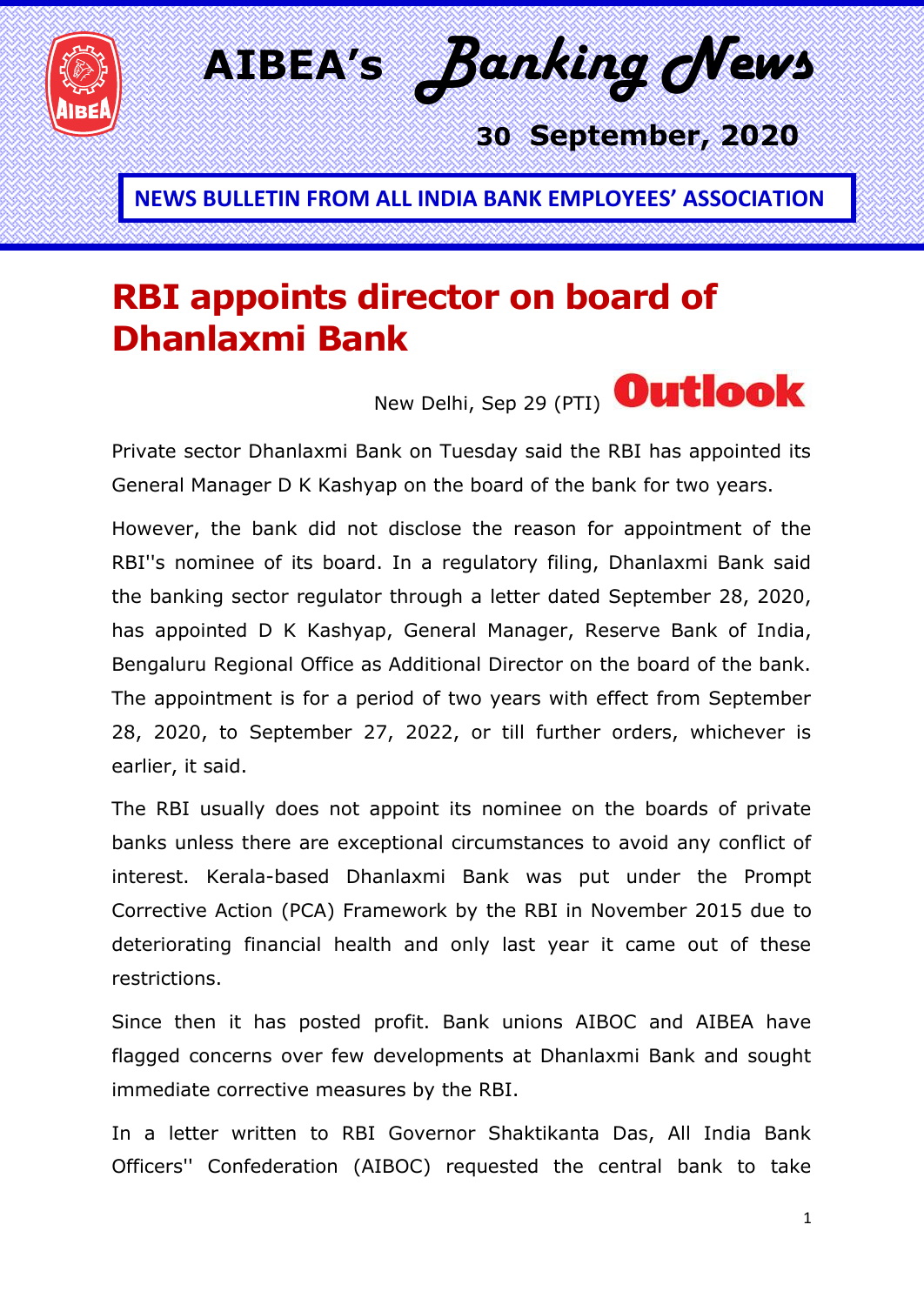appropriate steps in this regard, so that this 92-years-old institution is allowed to grow in its own space catering to its own niche segments.

In a separate letter, All India Bank Employees'' Association (AIBEA) had urged the RBI governor to intervene into the affairs of Dhanlaxmi Bank which it alleged is heading into wrong direction.

Another private lender Lakshmi Vilas Bank (LVB), which was put under the PCA framework in September 2019, has also come under the RBI''s watch.

The RBI on Sunday approved appointment of a three-member Committee of Directors (CoD) to run the daily affairs of Lakshmi Vilas Bank after bank shareholders ousted seven directors of the debt-ridden lender.

This CoD will exercise the discretionary powers of MD & CEO in the adinterim. PTI DP MR

## **Shareholder moves HC for appointment of administrator for LVB**

**By [IANS](https://newsd.in/author/ians/)** Published on :Tue 29th September 2020,



Chennai, Sep 29 (IANS)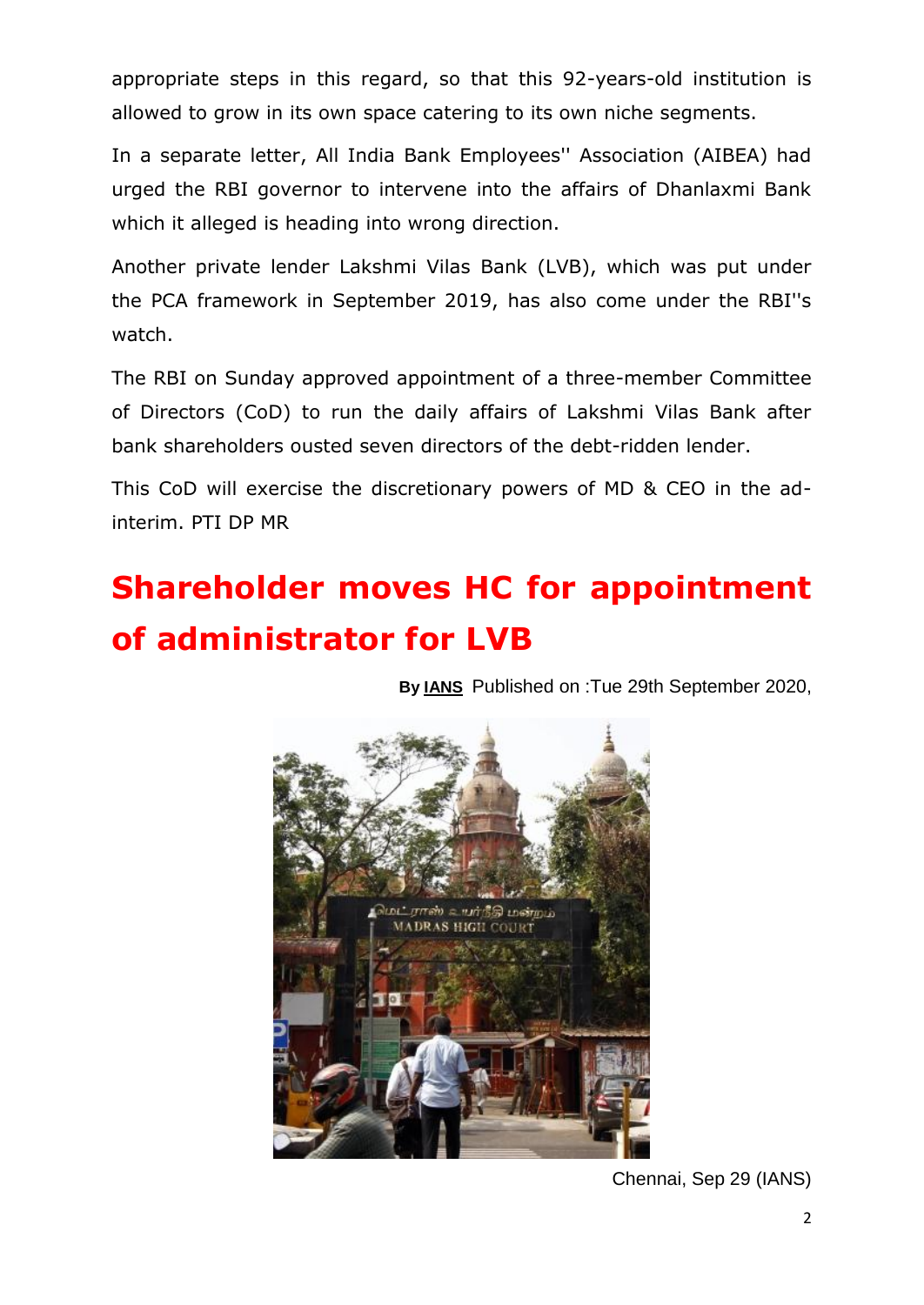A minority shareholder and a retired senior manager of the Lakshmi Vilas Bank (LVB) has moved the Madras High Court to direct the Central government, the Reserve Bank of India (RBI) and the Securities and Exchange Board of India (SEBI) to suspend the board of the private bank and appoint an administrator.

R. Subramanian pleaded that this action be taken to ensure the reserved savings and investments made by investing public/stakeholders in the bank are not misutilised, and prevent misleading statements by its management.

Admitting the matter, the court has given eight weeks time for the Department of Financial Services of the Union Finance Ministry, the RBI, the SEBI and the LVB to respond.

―Strangely, the nominees of the RBI on the LVB Board have not raised any concern or red flag despite the happenings in the bank," Subramanian, 67, told IANS.

In his petition, Subramanian, who was the General Secretary of the Lakshmi Vilas Bank Officers' Association, and retired from the bank in 2013 as a senior manager, said that he had sent a representation to the Centre, and the RBI, "bringing to their notice the mismanagement and misleading disclosures to the general public for taking appropriate action but these have not been considered".

In his plea, Subramanian has alleged that from 2016 onwards, the LVB, due to mismanagement and serious violations of banking regulations, fell into doldrums.

"... but however all such shortfalls have been completely concealed or misquoted by disclosing false and suited details in the documents placed in the public domain, misleading the stakeholders as well as general public to invest in the Respondent Bank (LVB)," he said in the petition.

He contended that the mismanagement has resulted in gross nonperforming assets (NPA) leaping from 2.67 per cent in 2017 to 15.30 per cent in 2019 and stretching to 25.39 per cent in March 2020. "Any such

3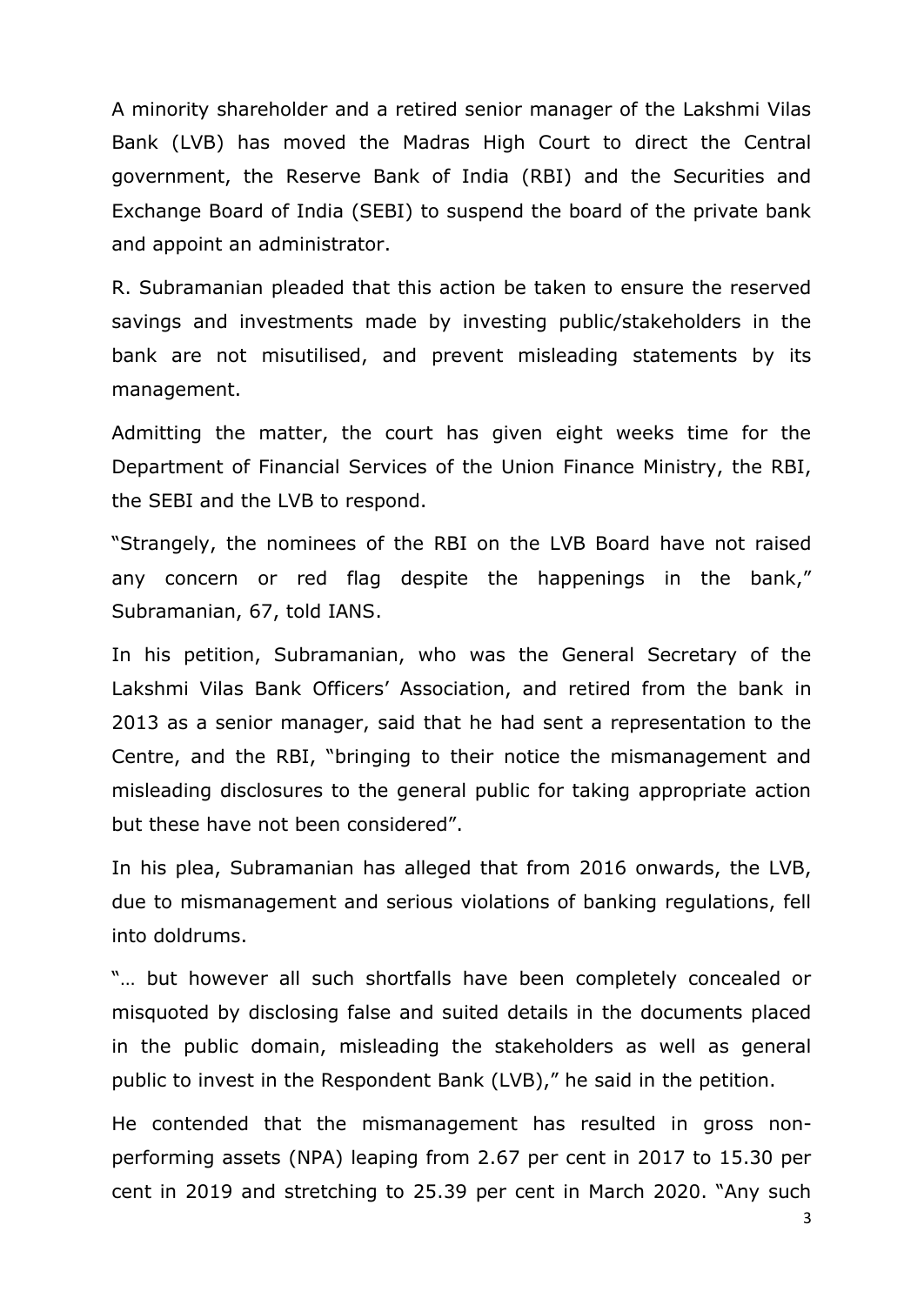increase in gross NPA could not be justified as a common occurrence in the banking industry. This evidences quick mortality of advances and the options of the bank made against the guidelines of the RBI and the SEBI," Subramanian argued.

―I submit that the total deposits in the respondent bank, as on March 31, 2020, are Rs 21,443 crore. But there is no safety for the deposits made by general public as per the information available in the public domain and qualified statements of the statutory auditors of the bank in the balance sheet," he said.

He said Religare Finvest Ltd had deposited Rs 400 crore on November 11, 2016 and Rs 350 crore on January 5, 2017 with the LVB, and the bank extended loans of approximately Rs 720 crore to ARHC Holdings and its subsidiary Ranchem against the said deposits without any documents of consent of the depositor company.

He said LVB neither obtained any documents nor consent from the depositor Religare Finvest to stand as surety.

Subsequently, the LVB illegally adjusted deposit proceeds to loan accounts and the same was questioned by Religare Finvest which issued legal notice alleging the said appropriation of deposit proceeds to said loan accounts.

The bank also violated SEBI regulations by not reporting this material development to the stock exchanges, he said.

Subramanian also said LVB violated its investment policy by making an investment of about Rs 180 crore in Taalwalkar group, despite the adverse signals relating to the financial and management of the said company.

"RBI nominees came heavily on the bank about the corporate governance of the bank, directed to conduct investigation in fraud angle and suggested a forensic audit," Subramanian said in the petition.

The petitioner also alleged that the LVB came out with a premium rights issue and raised about Rs 786 crore with misleading information and

4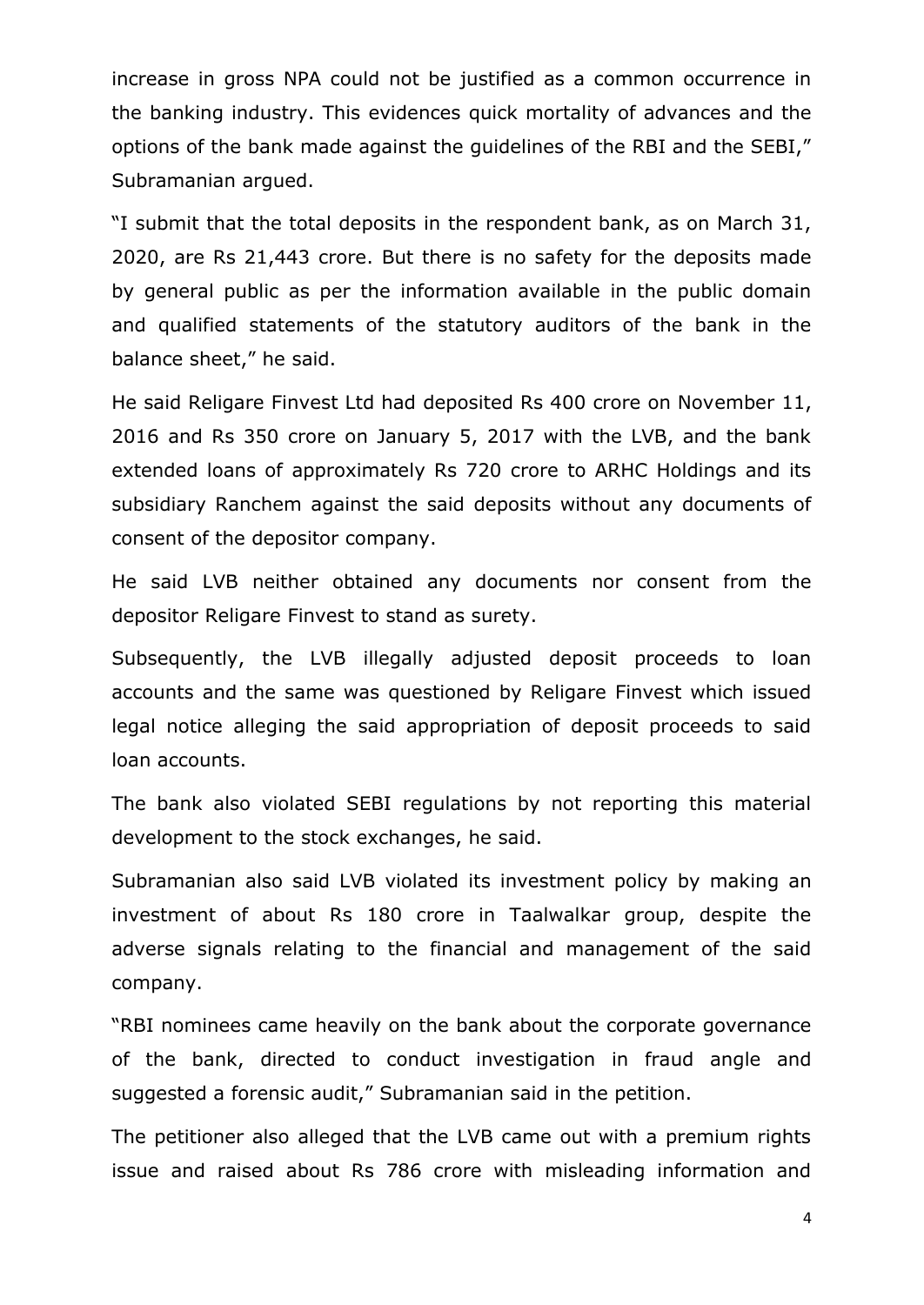holding back information about material litigation, as to Religare Finvest's Rs 750 crore deposit, in the letter of offer and Red Herring prospectus, as required under SEBI (LODR) Requlation number 30, "which is nothing but suppression of material facts/dispute".

–IANS

### **A wage code that is a hasty composition**

#### **[K. Chandru](https://www.thehindu.com/profile/author/K-Chandru-5718/)**

SEPTEMBER 30, 2020 THE HINDU

**The Code on Wages (yet to be notified) has not succeeded in a consolidation of laws and is a case of tall official claims**

In the brief monsoon session of Parliament, **[three new](https://www.thehindu.com/news/national/parliament-passes-three-key-labour-reform-bills/article32675729.ece)  [labour codes \(The Industrial Relations Code, the](https://www.thehindu.com/news/national/parliament-passes-three-key-labour-reform-bills/article32675729.ece)  [Social Security Code and the Occupational Safety,](https://www.thehindu.com/news/national/parliament-passes-three-key-labour-reform-bills/article32675729.ece)  [Health and Working Conditions Code, 2020\) were](https://www.thehindu.com/news/national/parliament-passes-three-key-labour-reform-bills/article32675729.ece)  [bulldozed](https://www.thehindu.com/news/national/parliament-passes-three-key-labour-reform-bills/article32675729.ece)** into passing and now await the President's assent. Labour Minister Santosh Gangwar told the media that four new labour codes will become operational before the year ends.

Prime Minister Narendra Modi, on his part, has said the Code on Wages, 2019 would expand the coverage of workers in all industries in the unorganised sector as the old Minimum Wages Act covered only 30% of the total workforce. He also said that while there were 10,000 slabs of minimum wages that existed, they would now be reduced to 200 slabs.

The **[Code on Wages, 2019](http://egazette.nic.in/WriteReadData/2019/210356.pdf)** seeks to consolidate and simplify four pieces of legislation — Payment of Wages Act,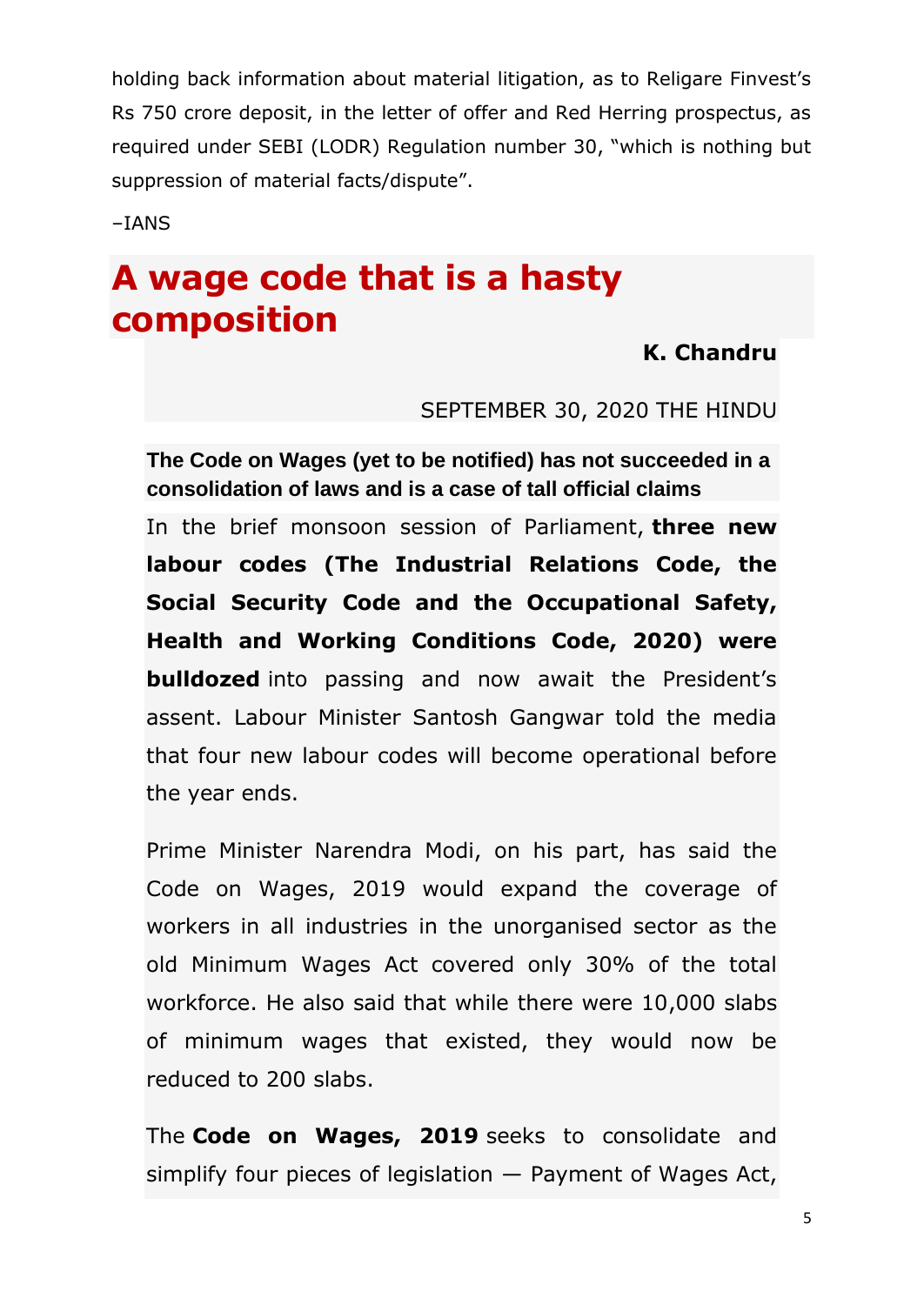1936, Minimum Wages Act, 1948, Payment of Bonus Act, 1965 and Equal Remuneration Act, 1976 — into a single code. Its object and reasons stated that even the Second National Commission on Labour (Ravindra Varma, 2002) suggested consolidating all labour laws into four codes.

While the previous four pieces of legislation had a total of 119 sections, the new Code has 69 sections. Considering that the repealed legislations each had a definition section, inspectors, penalties, a competent authority, an appellate authority, and rule-making powers, any consolidation will impact their length.

Further, all requirements for enforcing the Act, have been relegated to the Rules. Section 67 had authorised the framing of rules relating to as many as 38 provisions of the Act. As a result, the delegated pieces of legislation (Rules) will be bigger than the Code; this is no way to condense prior pieces of legislation.

#### **New problems will arise**

All the four repealed pieces of legislation were enacted historically at different points in time and to deal with different situations. The combining of asymmetrical laws into a single code is not an easy task and will only create its own set of new problems.

Barring a few new concepts, the new Code retains almost all provisions. These are features such as the procedure for fixing minimum wage, limit for fines and deductions in wages, minimum and maximum bonus, calculation of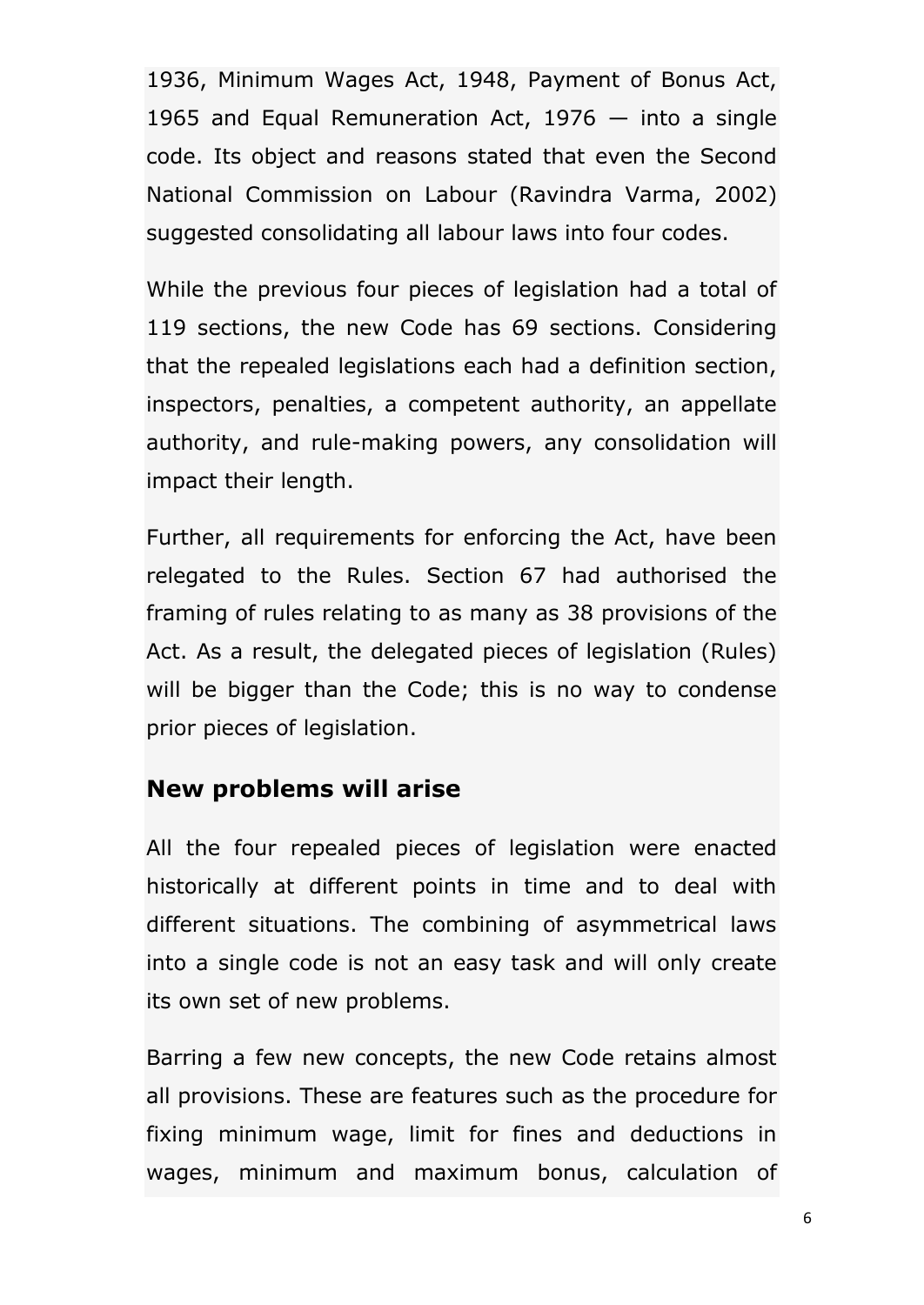allocable and available surplus, as well as gender neutral consideration in fixing wages.

The Code will have the same definition of the term "worker"; but, a person employed in a supervisory capacity drawing up to  $\Box$ 15,000 will also be considered a worker. In the (erstwhile) Minimum Wages Act, to fix minimum wage in an employment which has more than 1,000 workers to be first included in the Schedule, and, thereafter, minimum wages will be fixed as per law. The new Code has dispensed with the necessity of having a minimum number of workers and the inclusion of such employment into the schedule.

The central government will have the power to fix a "floor" wage". Once it is fixed, State governments cannot fix any minimum wage less than the "floor wage". It is unwarranted since many States always fix minimum wages higher than the existing rates, depending upon the employment and workforce involved. The concept should be for a binding minimum wage and not have dual wage rates  $-$  a binding floor wage and a non-binding minimum wage.

#### **On MGNREGA**

Hitherto, there was a conflict between the minimum wages fixed by the State governments for agriculture workers. There were cases as to whether the Minimum Wages Act would have an over-riding effect over the provisions of the Mahatma Gandhi National Rural Employment Guarantee Act (MGNREGA), 2005. Several High Courts have placed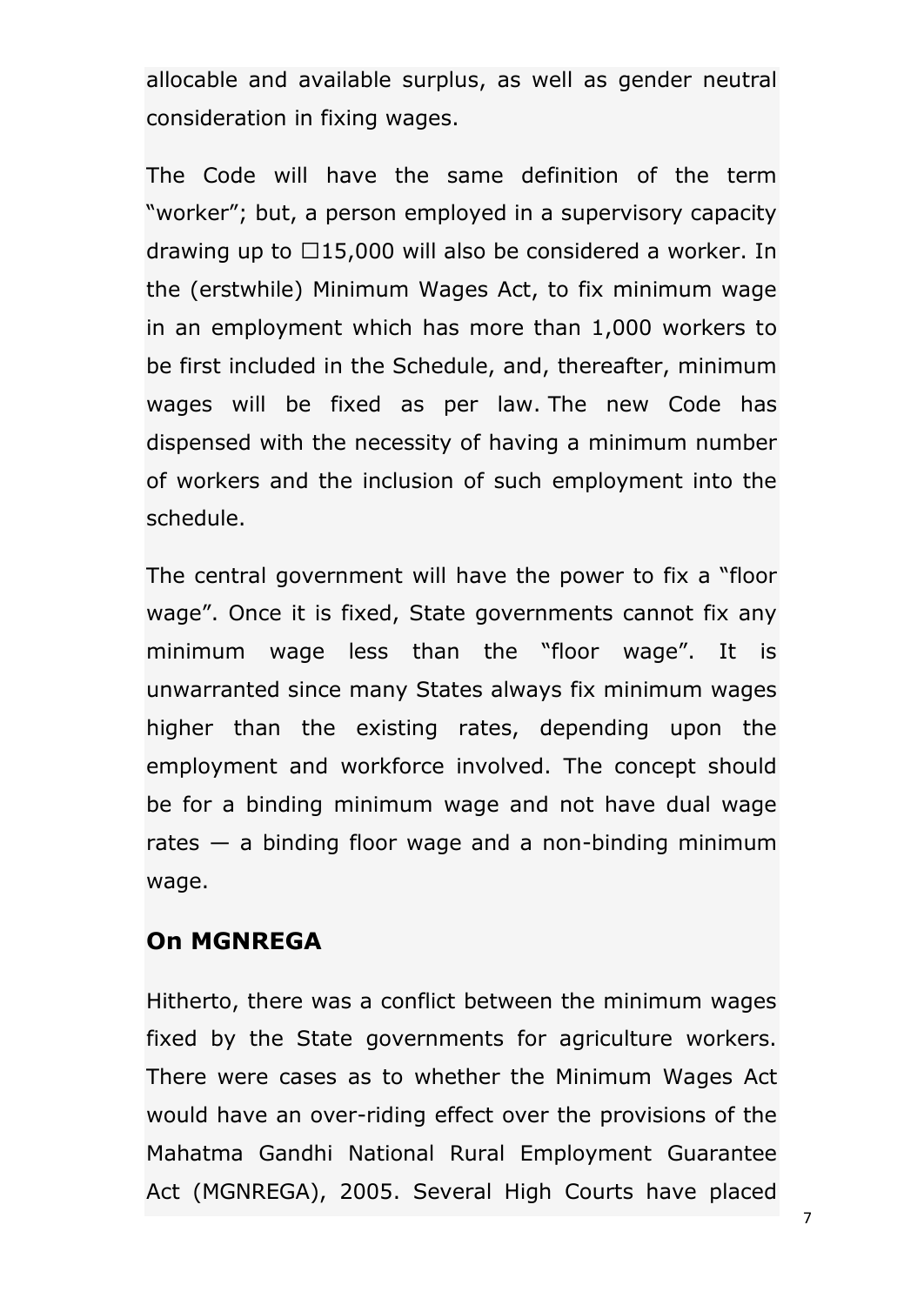the Minimum Wages Act to override MGNREGA. That has been set to rest by excluding MGNREGA from the purview of the Code on Wages.

However, foremost in the labour code will be its enforcement provisions and the sanctions behind it. The Code has created an omnibus inspector-cum-facilitator who will act as per the inspection scheme framed by the government. He will advise employers and workers to comply with the provisions of the code and may carry out inspections as may be assigned by the government (Section 51).

As for the claim mechanism, Section 45 stipulates that they will be heard and determined by an authority who is not below the rank of a "Gazetted Officer". A government official without legal and administrative background can hear such claims. However, any dispute regarding bonus will continue to go before the Industrial Tribunal (the new Industrial Relations Code Bill contemplates a two-member Tribunal). As against the decision of the Gazetted Officer, one can prefer an appeal to an appellate authority who must be one rank higher than the competent authority (Section 49).

Neither the Code nor the Rules (presently, draft Rules) prescribe the qualifications and experience required for appointment of competent authority. Complicated questions of law and facts arising out of claims will henceforth be decided first by a Gazetted Officer, and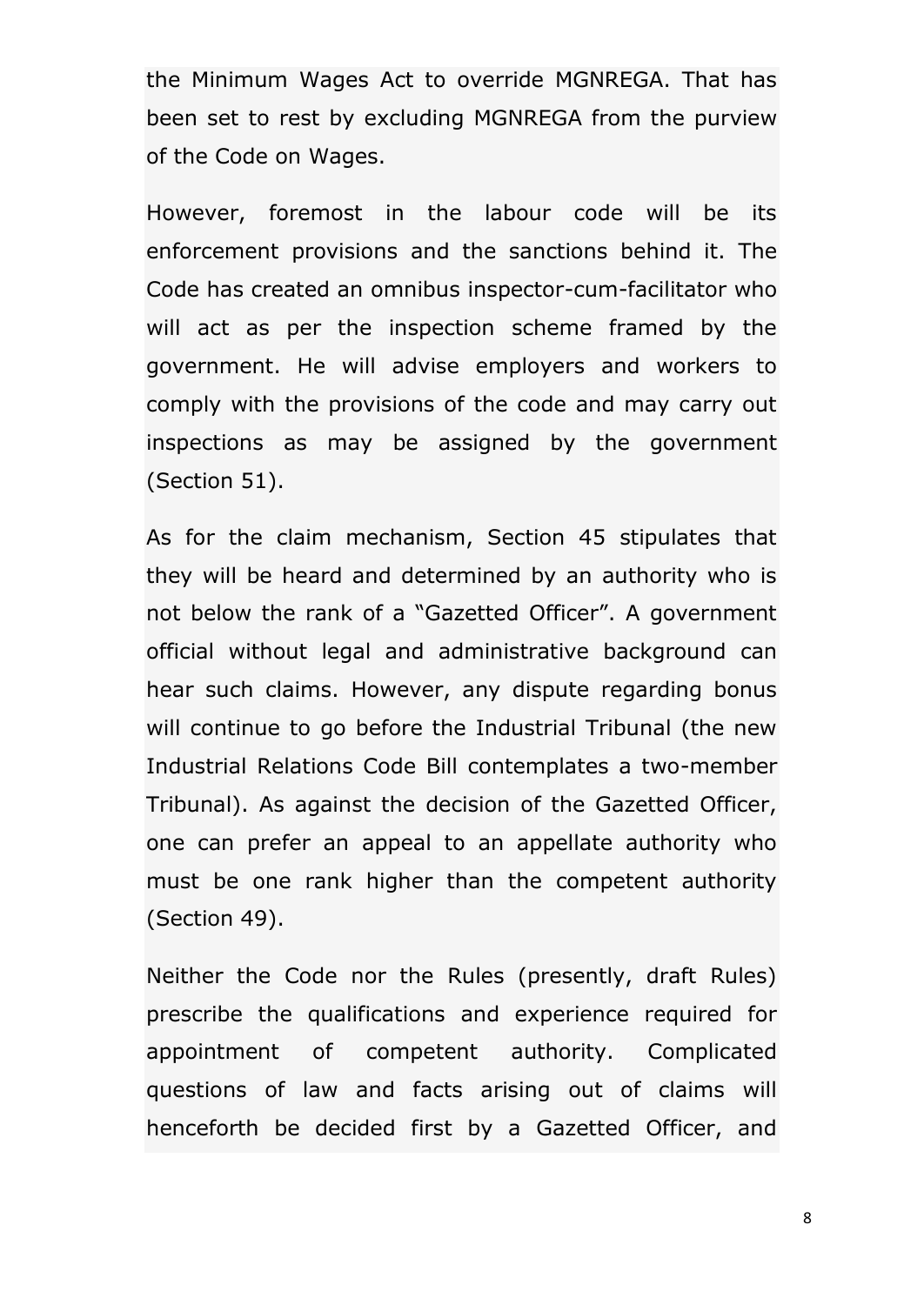thereafter by an Appellate Authority who must hold one rank above him.

### **Provisions on penalty**

The penal provisions found hitherto in any pieces of labour legislation never had an impact on employers. In *People's Union For Democratic Rights and Others vs. Union Of India & Others*, 1982 (Asiad case), the Supreme Court of India observed: "If violations of labour laws are going to be punished only by meagre fines, it would be impossible to ensure observance of the labour laws and the labour laws would be reduced to nullity. They would remain merely paper tigers without any teeth or claws."

But, curiously, a new provision (Section 52) has been introduced where an officer (not below the rank of an under secretary to the government will be notified with power to impose a penalty in the place of a judicial magistrate. An essential judicial function is now sought to be vested with the executive in contravention of Article 50 of the Constitution, where the State has been mandated to separate the judiciary from the executive in public services.

A similar provision (Section 21 of the Bonded Labour System (Abolition) Act, 1976) which empowered revenue officers designated as executive magistrates to try offences under the Act was struck down by the Division Bench of the Madras High Court (Gajendran, 2014). A review filed by the central government was dismissed (2018). The Division Bench had observed: "On enforcement of the Code" (Criminal Procedure), there has been complete separation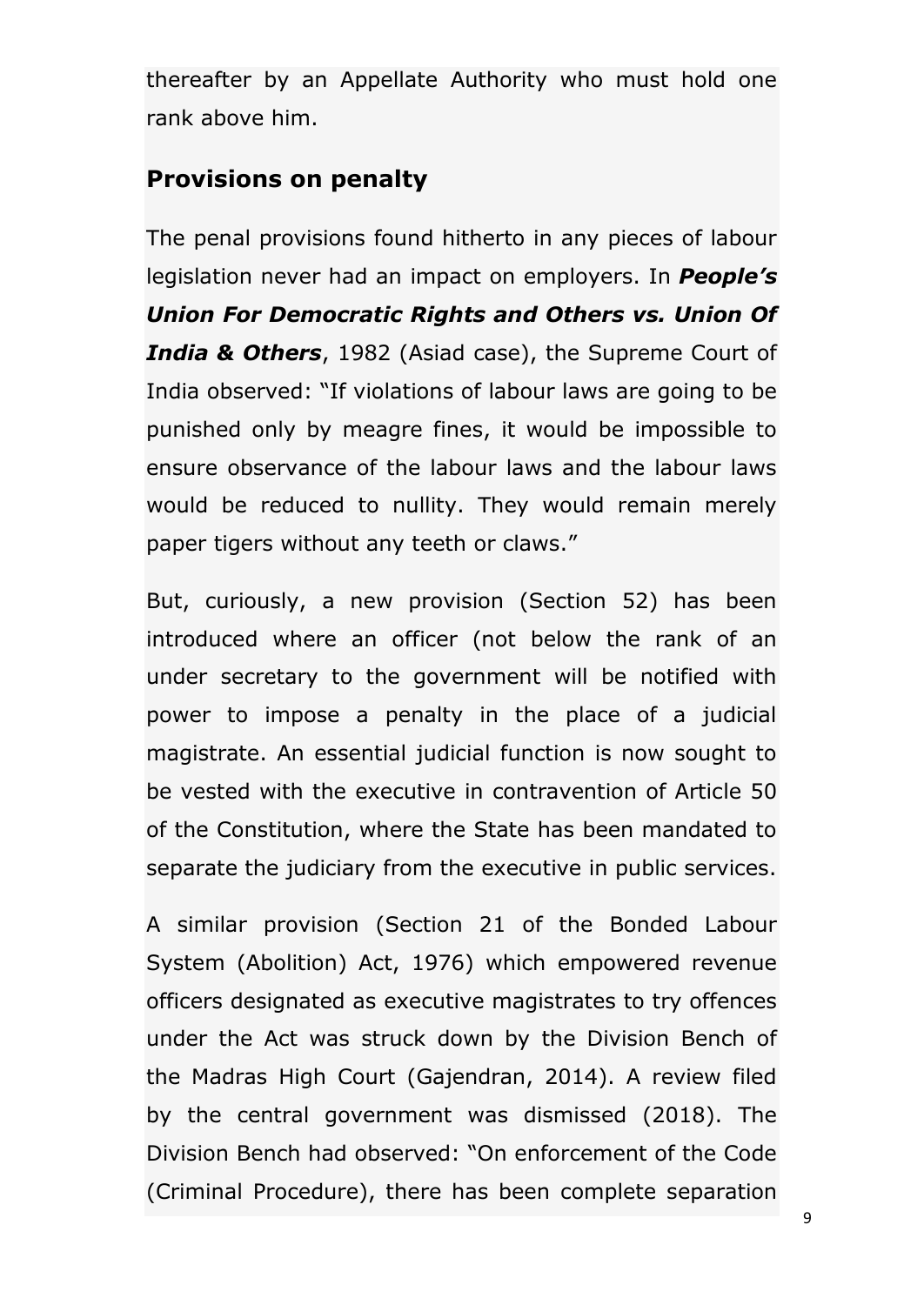of Judiciary from the Executive to implement the mandate under Article 50 of the Constitution which requires that State shall take steps to separate the Judiciary from Executive. By merging the judicial function in the executive, the basic structure of the Constitution is affected; justice and fair trial cannot be ensured by the Executive Magistrates in as much as they are not required to be legally qualified and trained persons and in actual practice are required to perform various other functions... In fact the functions of the Judiciary and Executive are quite different. In other words it is clear that the Executive Magistrate has no role to play in conducting judicial trial and recording judicial decisions."

Apart from providing for a compounding of offences (Section 56), the Code also exempts employers from penal provisions if they were able "to prove that they had used due diligence in enforcing the execution of the code and it was the other person who had committed the offence without his knowledge, consent or connivance".

Though the Prime Minister had claimed that the erstwhile provisions covered only 30% of the workers, there is nothing particular in this Code that it will have wider coverage. Similarly, as minimum wages mostly help the unorganised worker, the 200-slab categorisation may not have much of an impact.

The Code on Wages (yet to be notified) has neither succeeded in a consolidation of laws nor will it ever achieve the claims made by the Prime Minister.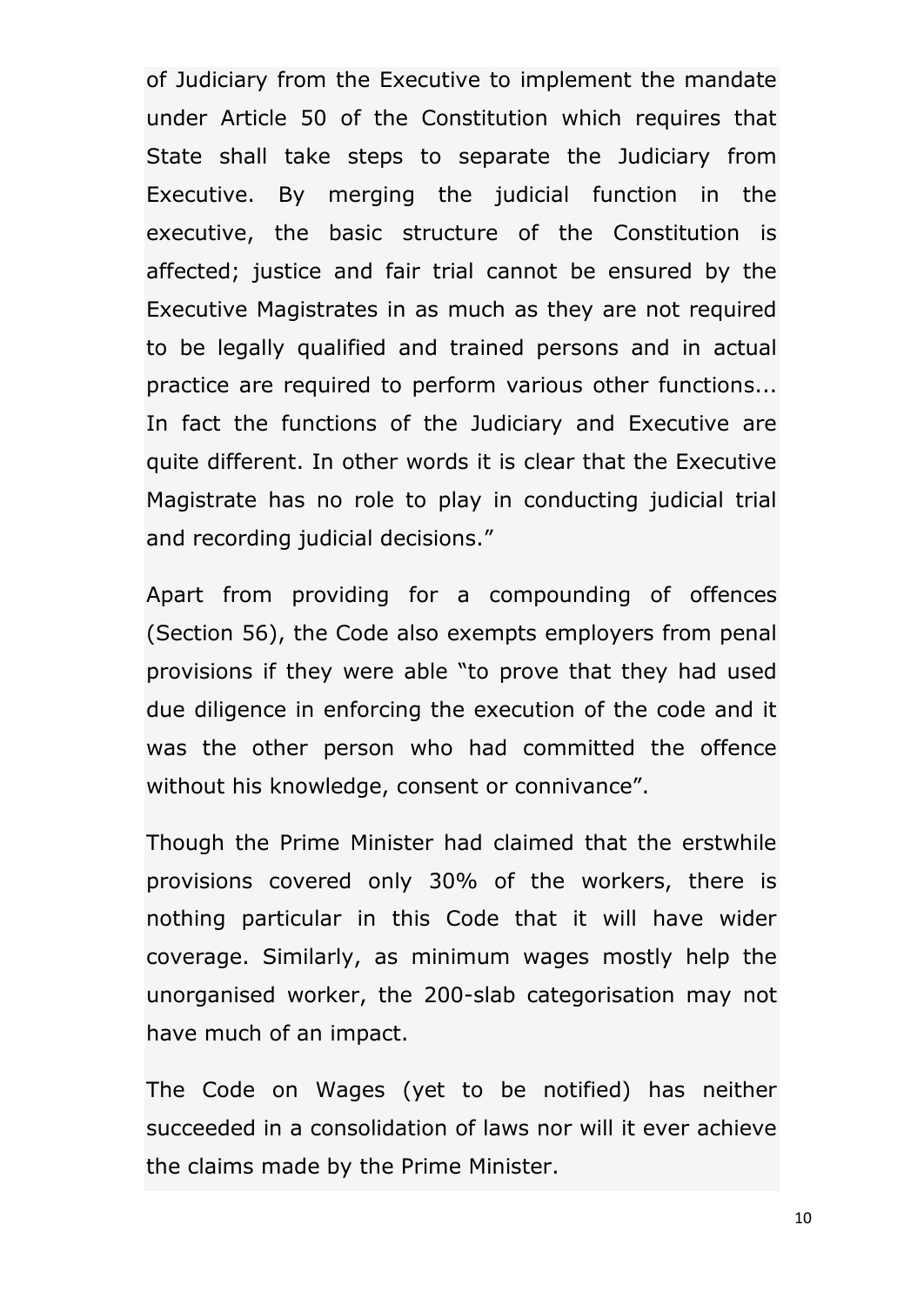### **Mukesh Ambani has been making Rs 90 crore an hour since the lockdown began**

**ECONOMIC TIMES 30 9 2020**

#### **Synopsis**

**Ambani's recent \$20 bn fund-raising spree has already fulfilled his target of making RIL net-debt-free. This gives the tycoon unrivalled clout at a time when most other companies' balance sheets have been decimated by the pandemic. And if the number of companies seeking to hitch a ride with him is any indication, this clout is only set to rise.**

Mukesh Ambani, India's richest man, has been adding Rs 90 crore per hour to his wealth since the March lockdown, according to the Wealth Hurun India Rich List 2020 released today.

The fortunes of Ambani, who retained the title of the richest Indian for the 9th year on run, rose by Rs 2,77,000 crore to Rs 6,58,000 crore, the latest list showed.

The new rankings come a couple of days after US private equity rm Silver Lake's Rs 7,500 crore investment in Reliance Retail, an investment that valued the venture at a pre-money equity value of Rs 4.21 lakh crore.

Ambani's recent \$20 billion fund-raising spree has already fullled his target of making Reliance Industries net-debtfree. This gives the tycoon unrivalled nancial clout at a time when most other companies' balance sheets have been decimated by the pandemic.

As of now, the 63-year-old tycoon has his sights rmly set on tech and retail as future growth drivers. Ambani's ambitions include creating a home-grown e-commerce giant like China's Alibaba.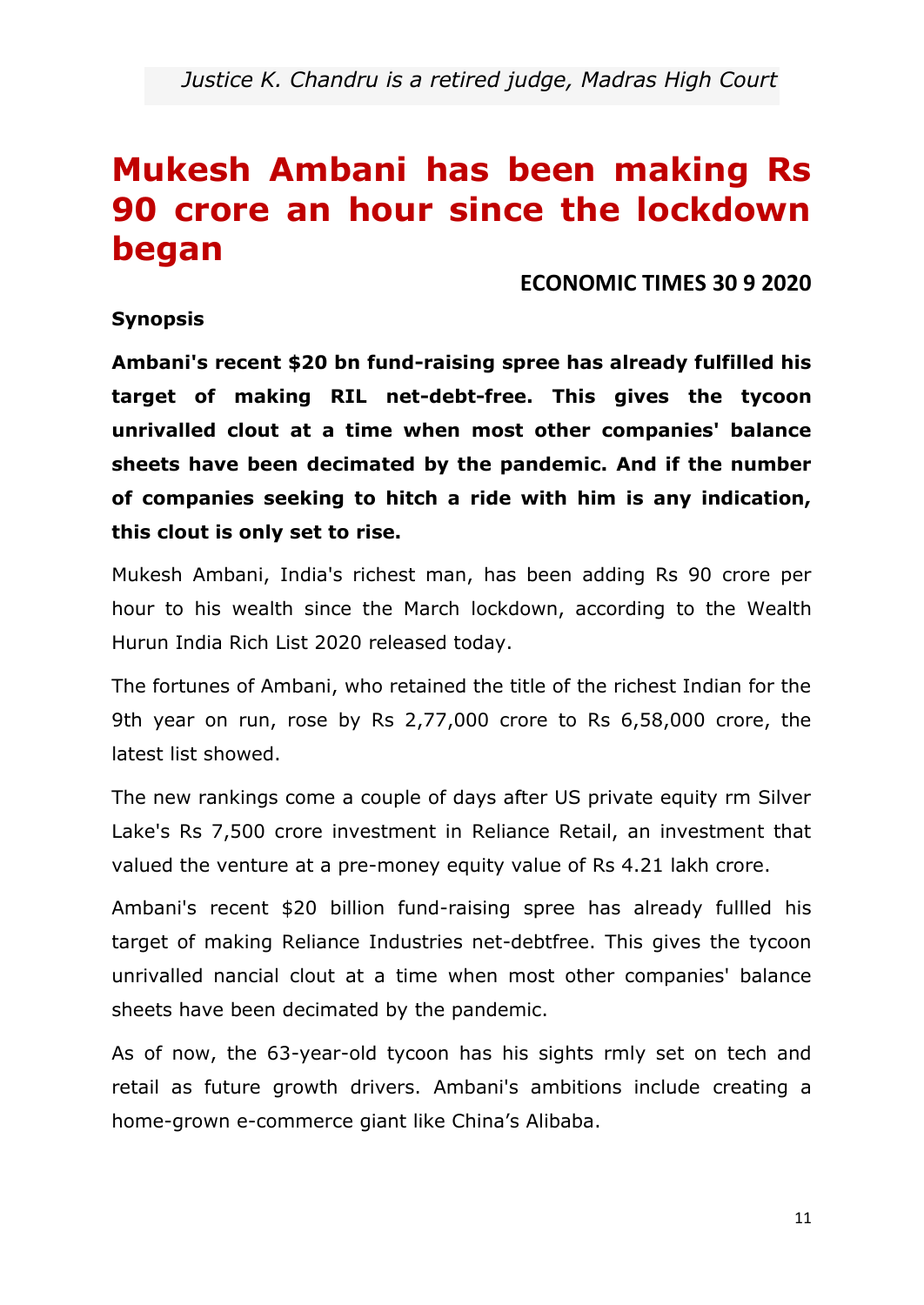His consistent ability to dominate the Indian market in whichever area he picks has turned him into the rst port of call for big global companies seeking to invest.

And Ambani's clout is only set to rise further. India is a market of over a billion potential customers that is still largely out of most global companies' sphere of inuence. While China is a comparable option, it remains primarily shut for non-Chinese businesses.

In all, the latest Hurun list features 828 individuals with a net worth of Rs 1,000 crore. This is a three-fold jump in numbers compared to five years earlier.

The number of dollar billionaires stood at 179, a three-fold rise since 2013 when the list was first published.

Of the 828 persons who made it to the list, 627 witnessed a rise in their fortunes, while 229 persons saw their wealth decrease during the period. There were 75 people who lost their place in the list. Six of the rankholders in the previous list died.

As many as 162 were debutants in the list, and 76 per cent of these new entries were self-made.

90 per cent entities to which these individuals belong are family-run.

Smita V Crishna, with a fortune of Rs 32,400 cr, is the richest Indian woman in the rankings. She is followed by Kiran Mazumdar-Shaw with Rs 31,600 crore. Mazumdar-Shaw, the head of Biocon, is also the richest self-made woman in the country, the list showed.

A total of 21 persons in the list are under the age of 40. Of them, 17 are self-made.

These 828 individuals collectively account for a fortune of \$821 billion (Rs 60,59,500 crore). This is a jump of \$140 billion (Rs 10,29,400 cr) from the previous list. The sharp rise in the share price of RIL had a significant contribution to this rise, apart from the rise in Ambani's personal wealth.

In the list, Mukesh Ambani is the only Indian to feature among the global top 5. The meteoric rise in his fortunes after diversifying from oil to